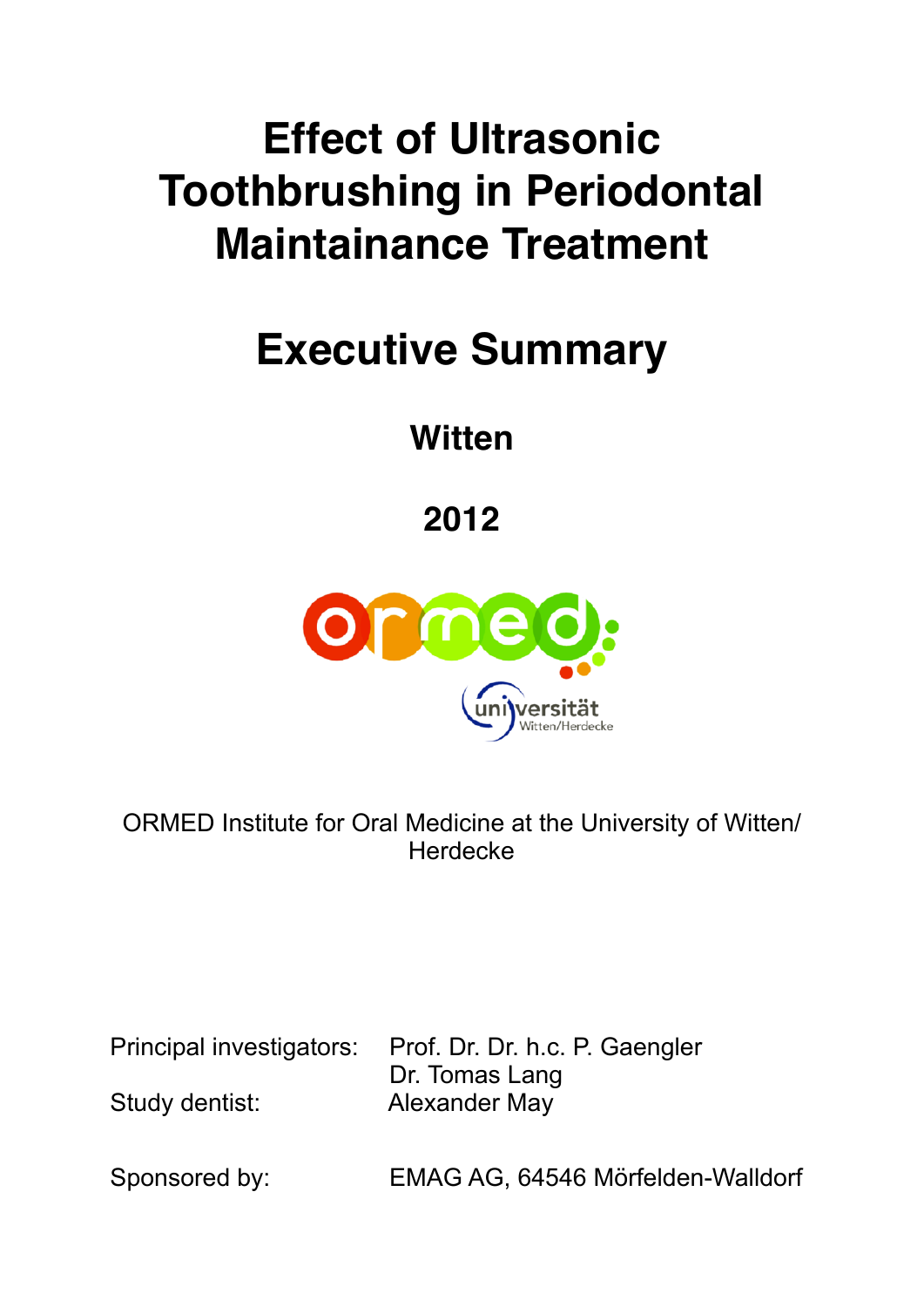Inflammation of the tooth attachment with bone loss and often gum bleeding are widespread and increasing among the population, finally resulting in tooth loss. Bacterial etiology of dysbiotic biofilms and usually powerful host responses, modulated by genetic and immunologic factors, play a major role. However, oral hygiene with toothbrushing and oral hygiene tablets or dentifrices containing fluoride represents an important part of periodontal maintainance treatment during home care.

Periodontitis is, like dental caries, a life-long disease. Therefore, a life-long dental follow-up including oral hygiene home care is needed. Consequently, a very soft but nevertheless highly effective toothbrushing technique with polishing or non-abrasive effects is important to avoid tooth wear.

In 2011 it was demonstrated that an exclusively ultrasound-activated toothbrush Emmi®dent Professional effectively reduced plaque biofilms and prevented gum bleeding with no wear risk (S. Denda et al.; J. Dent. Res. 91 (2012) Spec. Issue B, 2209)

It was, therefore, the aim of a clinical randomized parallel-design follow-up study to assess the efficacy of ultrasonic toothbrushing (Emmi dent Professional, EMAG AG, Mörfelden-Walldorf, Germany), compared to manual toothbrushing (Denttabs, Innovative Zahnpflegegesellschaft mbh, Berlin, Germany) in periodontal maintainance treatment over 3 months.

After scaling and root planing of periodontitis teeth with shallow pockets 16 subjects aged 45 – 54 yrs were included in the test group and 17 subjects in the control group, undergoing a 4-day training period. Baseline and follow-up data after 2, 4, 8 and 12 weeks comprised six-point pocket depth, planimetrical plaque index (Lang et al. 2011) at 9 fields per vestibular and oral sites of teeth and Gingiva Index. The ultrasonic toothbrushing, used 2 times per day for 3 min., was exclusively ultrasound activated. Data underwent statistical analysis (t-test, U-test, Wilcoxon-test, χ<sup>2</sup>-test).

2